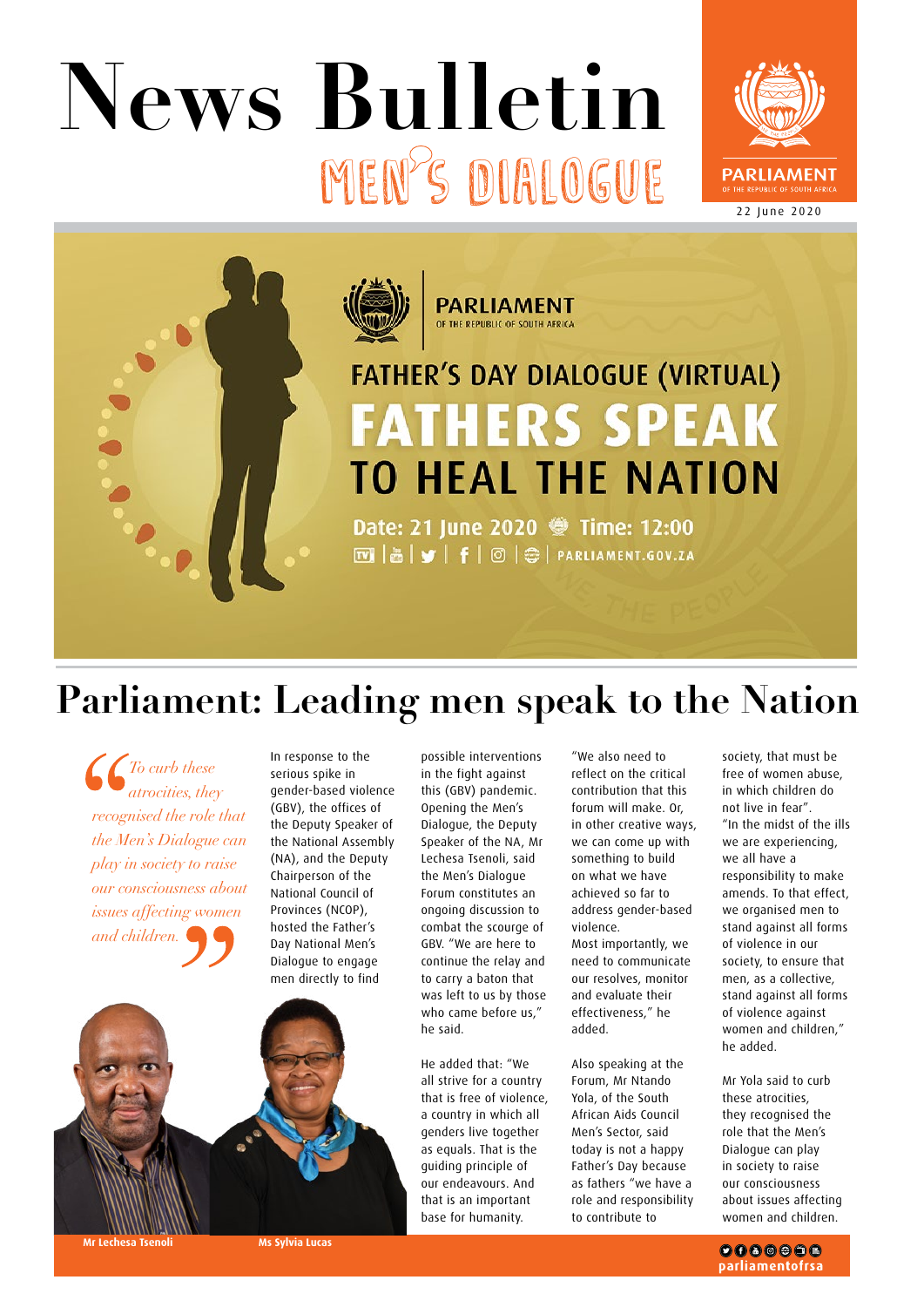# **GBV is now a crisis that needs urgent attention**

*Parliament must make the sex offenders register public and easily accessible online, and lobby the Judicial Council to impose harsher jail sentences for perpetrators of gender-based violence*

The Deputy Chairperson of the National Council of Provinces (NCOP), Ms Sylvia Lucas, says the resurgence of violence against women is now a matter of national importance which requires Parliament's urgent response and prioritisation.

Speaking during the Father's Day National Dialogue, Ms Lucas said gender-based-violence (GBV) was the most extreme expression of unequal gender relations in society, and called on joint action from all sectors to "ensure a crystallised and wellcoordinated response to the GBV crisis".

"It is first and foremost a violation of human

rights and global health issue that cuts across boundaries of economic, wealth, culture, religion, age and sexual orientation. Whenever gender-based violence occurs, it is a major obstacle for ensuring gender justice, which further poses a serious threat to democratic development and public health. GBV and femicide are huge barriers to achieving sustainable development, economic growth and stable communities," said Ms Lucas.

She proposed, as a solution to GBV, a paradigm shift and focus on the root cause of violence, founded on gender-based power relations and genderbased discrimination. She also called for the acceleration of the clearance of the backlogs at forensic laboratories related to gender-based violence and sexual assaults.

"Parliament must make the sex offenders register public and easily accessible online, and lobby the Judicial Council to impose harsher jail sentences for perpetrators of genderbased violence," she recommended.

Ms Lucas said Parliament recognises the need for a nationwide response to GBV and femicide, where every sector and individual in our society can participate towards ending this scourge.

She announced that Parliament will initiate a public engagement process to solicit the views of women regarding the enactment of legislation that will fight femicide. She said this was also a resolution of the 2019 Women's Parliament, where women appealed to Parliament to enact legislation that will fight femicide.

According to her, Parliament will also continue to exercise its oversight role over the work of the executive in order to ensure a sustained focus in response to plans and budget allocation, so as to root out GBV and femicide.

# **GBV Perpetrators can change- Shai**

*real men know that masculinity is to provide and protect, not to harm*

The Men's Dialogue was facilitated by the Deputy Speaker of the National Assembly, Mr Lechesa Tsenoli, and a veteran television actor, Mr Patrick Shai, an outspoken reformed perpetrator of gender-based violence

(GBV), who is now doing advocacy work.

Mr Shai shared with the forum how painful it was that men who change after committing GBV, remain guilty forever in our communities. "Change is pain, I am hurt by my past but I remain resolute to the values that I stand for, and I am not apologetic for having changed," he said.

The forum was also



addressed by the Deputy Ministers of Health and Social Development, Dr Joe Phaahla and Ms Hendrietta Bogopane-Zulu, respectively, who also added their voices in calling for a joint effort to end gender-based violence.

The forum also heard that the patterns and persistence of genderbased violence are interwoven into social norms and power



**Mr Patrick Shai Ms Hendrietta Bogopane-Zulu Dr Joe Phaahla**

relations, and leave deep scars on our society that result in psychosocial trauma – and adversely affect social cohesion, and also lead to the stigmatisation of survivors, and have negative developmental outcomes.

"We have learnt from HIV that stigma itself is a pandemic, and we have a lot of stigmas in this country which will destroy the nation,"



warned Deputy Minister Bogopane-Zulu. Deputy Minister Phaahla said: "It is up to us as parents to instil values of citizenry in our children, and to tell our boys not to glorify violence, and set high values through committed fatherhood to promote non-violence in our homes and communities. Real men protect their families, real men know that masculinity is to provide and protect, not to harm."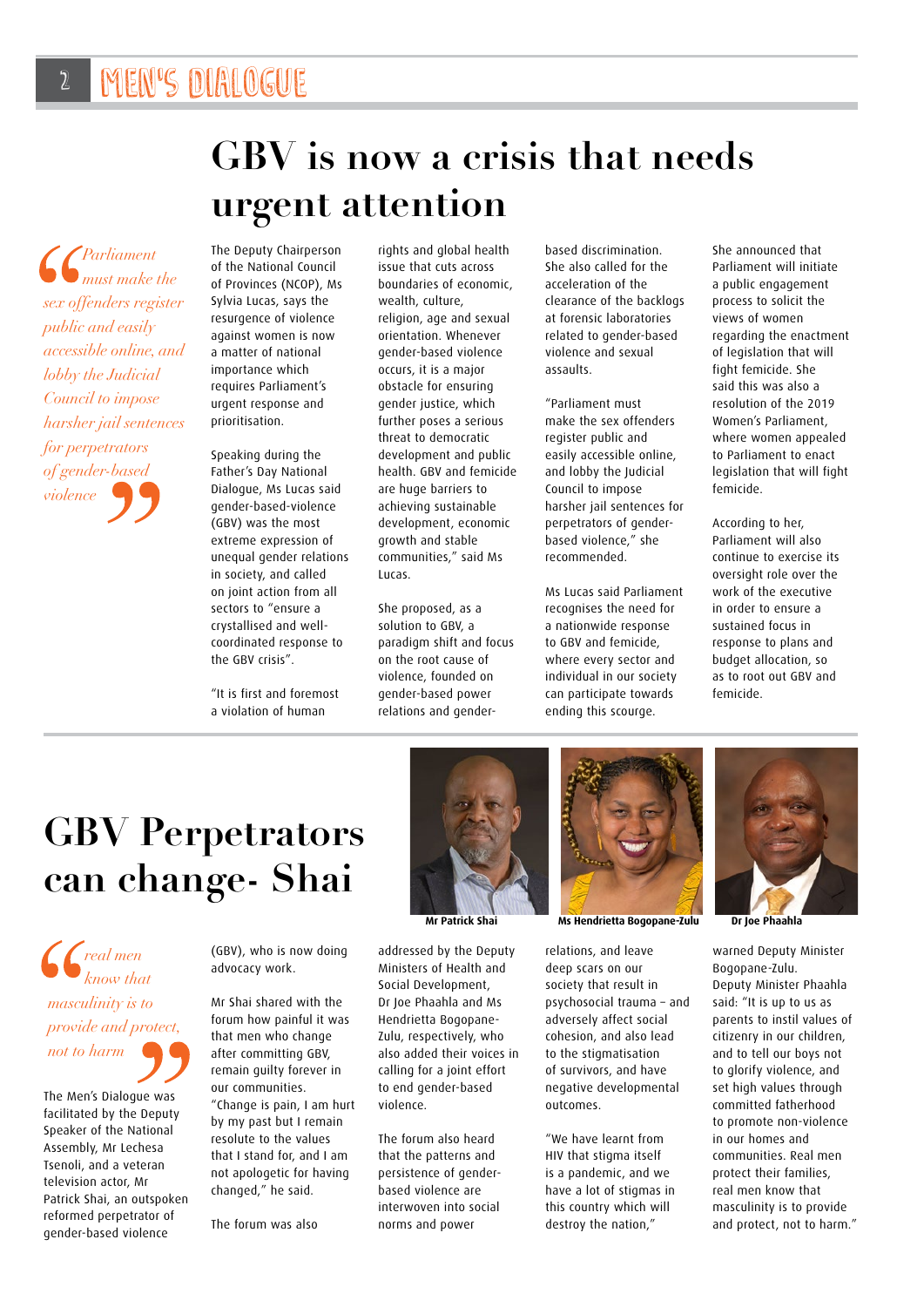# **All men must change the way we think about women, says Rev Storey**

Rev Professor Peter Storey, a former Methodist Bishop and President of the South African Council of Churches said that among the complex reasons behind gender-based violence (GBV), culture is an important factor. "Some cultures have been more successful than others in abolishing male dominance," he said, "but too many males in our country treat culture as a god; they hide behind 'my culture' to excuse misuse and abuse of women."

Culture is not a static thing and patriarchy is no longer acceptable, the

Rev Storey continued. "Women are not property and all of us males in all cultures need to be challenged to recognise the full autonomy and status of women, and to behave accordingly."

He said that the culture of male dominance and insensitivity to gender violence manifested itself also at police stations, where female victims of GBV were supposed to enjoy some temporary refuge. "Regrettably, at police stations women are exposed to the perpetuation of violence. When they seek to lay a charge against perpetrators, they are

often laughed at and ridiculed by the police," added Rev Storey.

"In this regard, the South African Police Service are a disgrace. They are part of the problem instead of being part of the answer." He said that a massive, ongoing education drive was necessary to curb GBV, to remove these stereotypes from the minds of men. Churches could play an important role, but they too were often guilty of patriarchy. "When churches treat women as second-class members, they must not be surprised if their male members get the wrong message."

He also hoped that women would become more militant in their struggle against violence that targets them, and that every institution in the land needed to be pressured to embrace the message that "Black Women's Lives Matter".

"In 2003, Christian and Muslim women in Liberia even withheld sex from their spouses to help stop a war. What would happen if South African women did the same until the GBV that is injuring so many of them ceased? Maybe it would stop the war against women in our land."



**Rev Professor Peter Storey**



**Mr Oswald Lynch**



# **We need to fight gender-based violence as a society**

Insession writers spoke to men in the City of Cape Town's Cape Flats communities, where violent crime including abuse against women and children is often reported by the media. The Cape Flats townships that are always referred to as "violent crime hotspots" include Bonteheuwel, Elsie's River, Khayelitsha, Manenberg, Heideveld, Hanover Park, Mitchells Plain, and Grassy Park.

Mr Oswald Lynch, a veteran community activist whose activism started before the forced removals era on the Cape Flats and who has stayed in many communities on the Cape Flats, including Vasco, Goodwood, Elsie's

River, Bishop Lavis and now in Mitchells Plain, said that from his perspective, genderbased-violence (GBV) is entrenched in workingclass homes.

"It can be said that the current violence is committed by our young men whose role models are their fathers, who abused and continue to abuse their wives. There are, however, other deep socio-economic factors that are the fundamental causes. The question is, how can be stop the cable of socialisation that passes this problem of GBV from one generation to the next."

Education, economic

emancipation and the provision of decent houses to the needy, in addition to the promotion of morals in our communities, are among the solutions to stop GBV Mr Lynch believes.

Mr Russel de Vree, who is a son of an African man and a coloured woman, and who also stayed in different communities in the Cape Flats, also holds a view that GBV is a manifestation of a very deep and complex problem that will require a concerted effort to eradicate.

He attributed GBV entirely to the system of apartheid. "Unfortunately, the problem is not going

to resolve itself. It calls for mass action in order to remove it. It is with us in our communities and its victims are women in our communities. We must come together to defeat it."

Mr Shakes Mashengqana of Khayelitsha's Site B Section said the problem is the failure of the family and the church units in the community to mould a child. He said families have abandoned their responsibility of instilling the right values in children, including the value of Ubuntu. Instead, parents rely on schools for the inculcation of discipline in their children, Mr Mashengqana believes.



"As long as the family unit is folding its hands and just dumping the child at school for the inculcation of values in the mind of the child, the problem of GBV is going to remain alive and very dangerous in this advanced era of the Fourth Industrial Revolution."